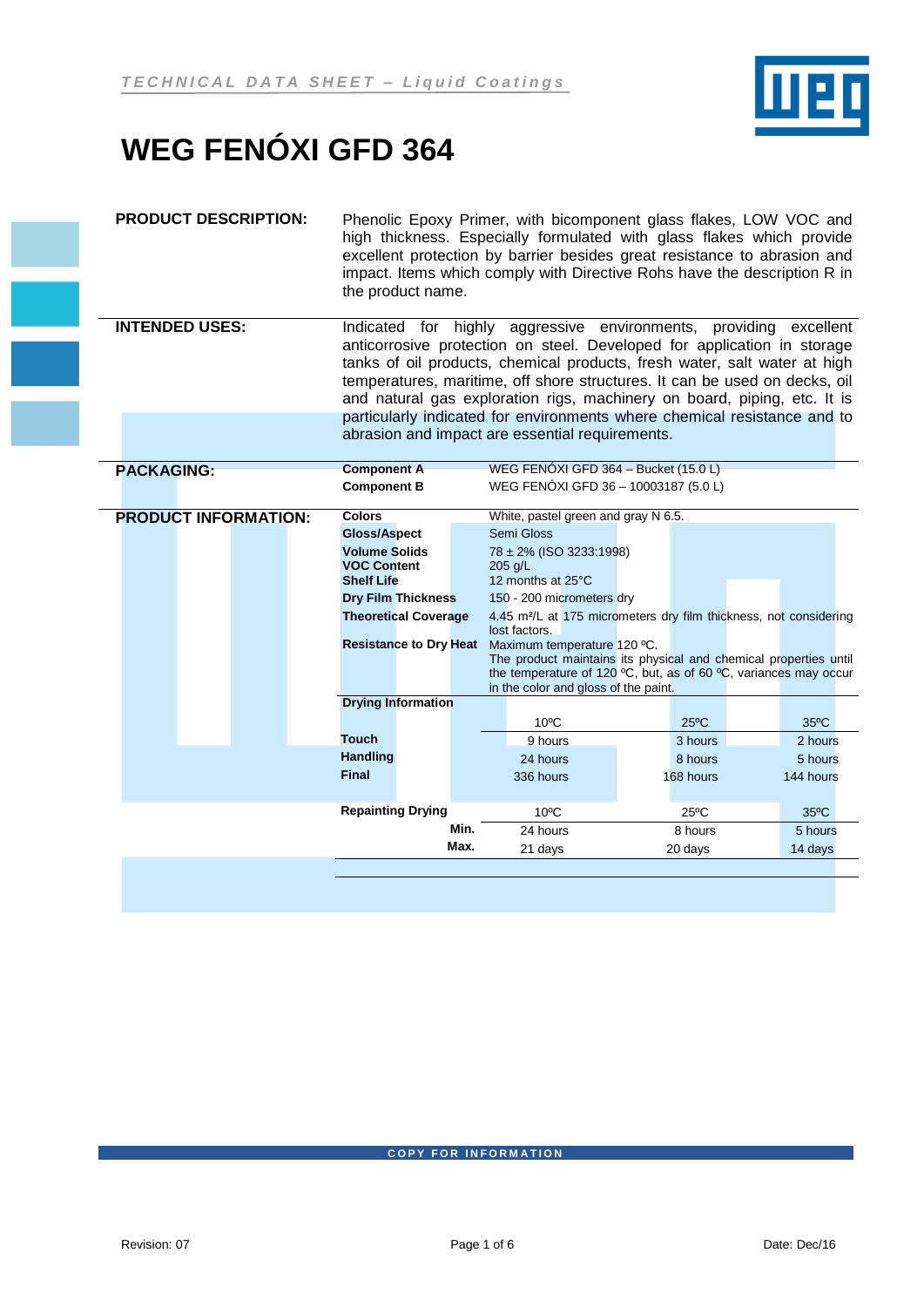

| <b>SURFACE</b><br><b>PREPARATION</b> | The performance of this product is associated with the degree of surface preparation. Completely<br>remove oil, grease and fat applying a degreasing product or as per cleaning method with solvent of<br>standard SSPC SP1.                                           |
|--------------------------------------|------------------------------------------------------------------------------------------------------------------------------------------------------------------------------------------------------------------------------------------------------------------------|
|                                      | The accumulated dirt must be removed, using a dry brush and the soluble salts must be removed,<br>washing with fresh water at high pressure.                                                                                                                           |
|                                      | For new work, it is necessary to grind weld beads and remove weld drops, damaged areas, sharp<br>edges and corners through abrasive blasting grade Sa 2½ or SSPC-SP10, visual standard ISO 8501-<br>1.                                                                 |
|                                      | In cases where the practice mentioned above could not be executed, consult the Technical<br>Department of WEG for the utilization of W-POXI EDGE RETENTION.                                                                                                            |
|                                      | Preparation by Abrasive Blasting (New Work or internal maintenance of tanks)                                                                                                                                                                                           |
|                                      | We recommend painting on surfaces blasted to grade Sa 2½. Visual standard ISO 8501-1.                                                                                                                                                                                  |
|                                      | If oxidation occurs between the prior blasting and application of the painting, the surface must be<br>blasted again to the visual standard specified.                                                                                                                 |
|                                      | Evaluate the surface after the blasting, observing the presence of surface defects revealed after the<br>treatment, adopting appropriate practices to minimize the defects through grinding or filling.                                                                |
|                                      | A rugosity profile of $40 - 85$ µm is recommended.                                                                                                                                                                                                                     |
|                                      | <b>Manual/Mechanical Preparation (Only for small areas)</b>                                                                                                                                                                                                            |
|                                      | Not recommended for internal maintenance of tanks.<br>The surface must be clean and free of contaminants.                                                                                                                                                              |
|                                      | Areas worn, damaged and others, can be prepared with mechanical treatment as per standard SSPC-<br>SP3 to grade St 3 (Visual standard ISO 8501-1).                                                                                                                     |
|                                      | The areas which cannot be prepared by this method shall have localized abrasive blasting executed<br>attaining grade Sa 2 or SSPC-SP6. Visual standard ISO 8501-1.                                                                                                     |
|                                      | <b>Surfaces with Factory Pain</b>                                                                                                                                                                                                                                      |
|                                      | <b>Shop Primer</b>                                                                                                                                                                                                                                                     |
|                                      | If there is shop primer on the surface to be applied, every shop primer shall be removed through<br>abrasive blast to standard Sa 2 1/2.                                                                                                                               |
|                                      | <b>Epoxy primer</b>                                                                                                                                                                                                                                                    |
|                                      | The product performance is directly linked to the surface preparation executed. For better<br>performance, the surfaces shall be treated with abrasive blast as per visual standard Sa 2 1/2.                                                                          |
|                                      | When applied on firmly adhering epoxy paint, the results of adherence by traction are inferior when<br>compared with the application on abrasive blasting to the aforesaid standard.                                                                                   |
|                                      | In applications on primer LACKPOXI N 2630, efficacious sanding on the surface or treatment by<br>abrasive jet standard Sa 1 (known as slight blast or brush off), where the adherence to traction as per<br>standard ASTM D 4541 (Pull off) is at least 10 MPa.        |
|                                      | <b>Note:</b> If the maximum interval indicated for applying the subsequent coat is exceeded, it is necessary<br>to proceed with manual / mechanical sanding using sandpaper to break the gloss. This procedure is<br>necessary to obtain adherence between the layers. |
|                                      | For further information contact the Technical Department of WEG (tintas@weg.net).                                                                                                                                                                                      |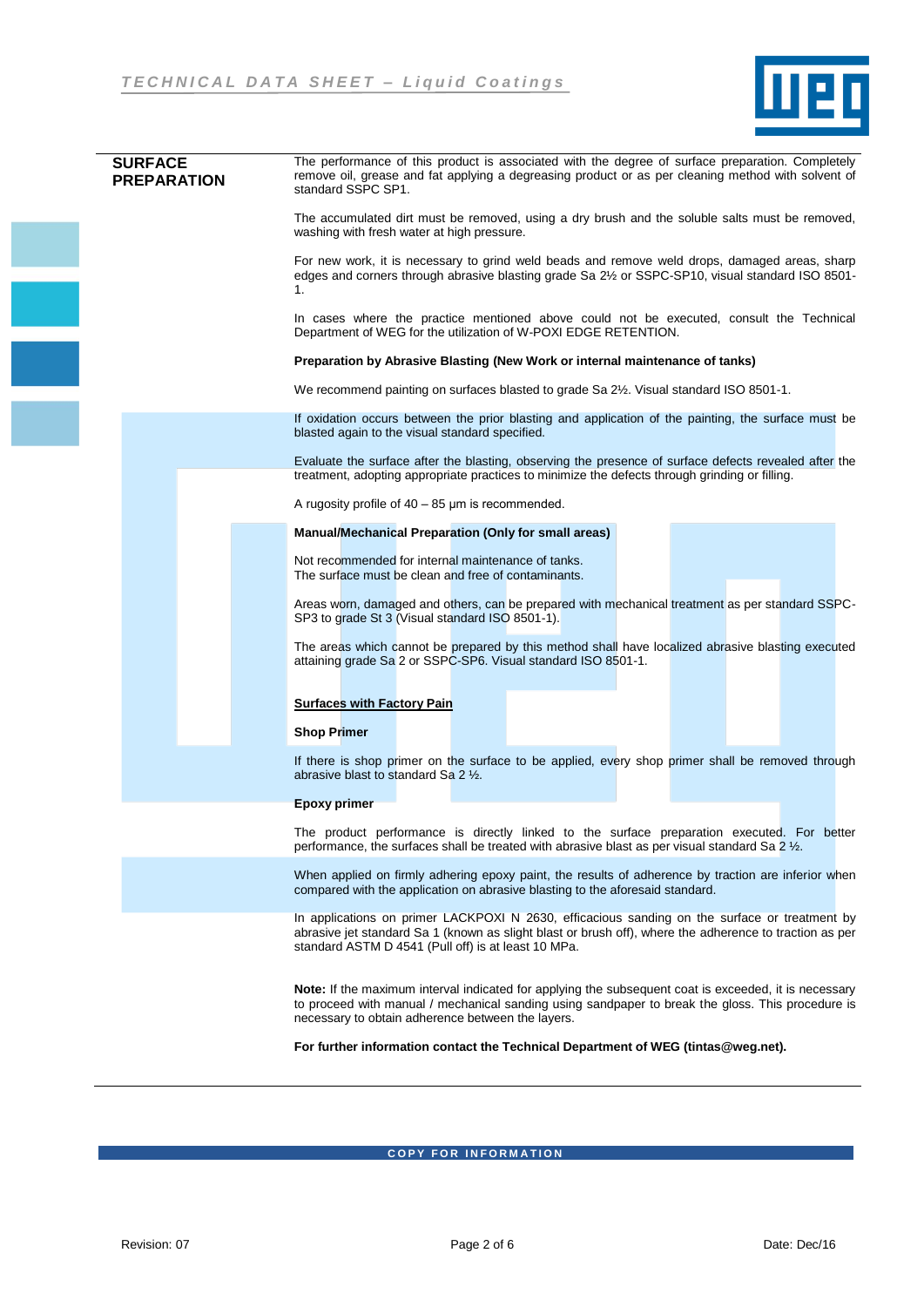

| <b>APPLICATION</b> | <b>Mixing</b>    |                            | homogenization, respecting the mixture ratio. |                                                                                         |  |  | Homogenize the contents of each one of the components by means of mechanical or pneumatic<br>stirring (A and B). Ensure that no sediment is retained at the bottom of the packaging. Add component<br>B to component A, in the proportions (volume) indicated, under stirring, until complete |  |
|--------------------|------------------|----------------------------|-----------------------------------------------|-----------------------------------------------------------------------------------------|--|--|-----------------------------------------------------------------------------------------------------------------------------------------------------------------------------------------------------------------------------------------------------------------------------------------------|--|
|                    | <b>Mix Ratio</b> | 3A: 1B in volume           |                                               |                                                                                         |  |  |                                                                                                                                                                                                                                                                                               |  |
|                    | <b>Thinner</b>   |                            | Recommended - Epoxy Diluent 3012              |                                                                                         |  |  |                                                                                                                                                                                                                                                                                               |  |
|                    | <b>Thinning</b>  |                            |                                               | Depending upon the application method, dilute at most 5% in volume.                     |  |  |                                                                                                                                                                                                                                                                                               |  |
|                    |                  | percentage indicated.      |                                               | Only add the Diluent after completing the mixture of components $A + B$ .               |  |  | Do not dilute with solvents which are not allowed by the local legislation or exceed the dilution                                                                                                                                                                                             |  |
|                    |                  |                            | obtain the thickness specified.               |                                                                                         |  |  | Excessive dilution of the paint can affect the forming of the film the aspect and make it difficult to                                                                                                                                                                                        |  |
|                    | <b>Pot Life</b>  |                            |                                               |                                                                                         |  |  |                                                                                                                                                                                                                                                                                               |  |
|                    | 2 hours at 25°C  |                            |                                               |                                                                                         |  |  |                                                                                                                                                                                                                                                                                               |  |
|                    |                  | Induction Time (25°C)      |                                               |                                                                                         |  |  |                                                                                                                                                                                                                                                                                               |  |
|                    |                  | Induction is not required. |                                               |                                                                                         |  |  |                                                                                                                                                                                                                                                                                               |  |
|                    |                  |                            |                                               | Note: In places of great heat, we recommend contacting the Technical Department of WEG. |  |  |                                                                                                                                                                                                                                                                                               |  |
|                    |                  |                            |                                               |                                                                                         |  |  |                                                                                                                                                                                                                                                                                               |  |
|                    |                  |                            |                                               |                                                                                         |  |  |                                                                                                                                                                                                                                                                                               |  |
|                    |                  |                            |                                               |                                                                                         |  |  |                                                                                                                                                                                                                                                                                               |  |
|                    |                  |                            |                                               |                                                                                         |  |  |                                                                                                                                                                                                                                                                                               |  |
|                    |                  |                            |                                               |                                                                                         |  |  |                                                                                                                                                                                                                                                                                               |  |
|                    |                  |                            |                                               |                                                                                         |  |  |                                                                                                                                                                                                                                                                                               |  |
|                    |                  |                            |                                               |                                                                                         |  |  |                                                                                                                                                                                                                                                                                               |  |
|                    |                  |                            |                                               |                                                                                         |  |  |                                                                                                                                                                                                                                                                                               |  |
|                    |                  |                            |                                               |                                                                                         |  |  |                                                                                                                                                                                                                                                                                               |  |
|                    |                  |                            |                                               |                                                                                         |  |  |                                                                                                                                                                                                                                                                                               |  |
|                    |                  |                            |                                               |                                                                                         |  |  |                                                                                                                                                                                                                                                                                               |  |
|                    |                  |                            |                                               |                                                                                         |  |  |                                                                                                                                                                                                                                                                                               |  |
|                    |                  |                            |                                               |                                                                                         |  |  |                                                                                                                                                                                                                                                                                               |  |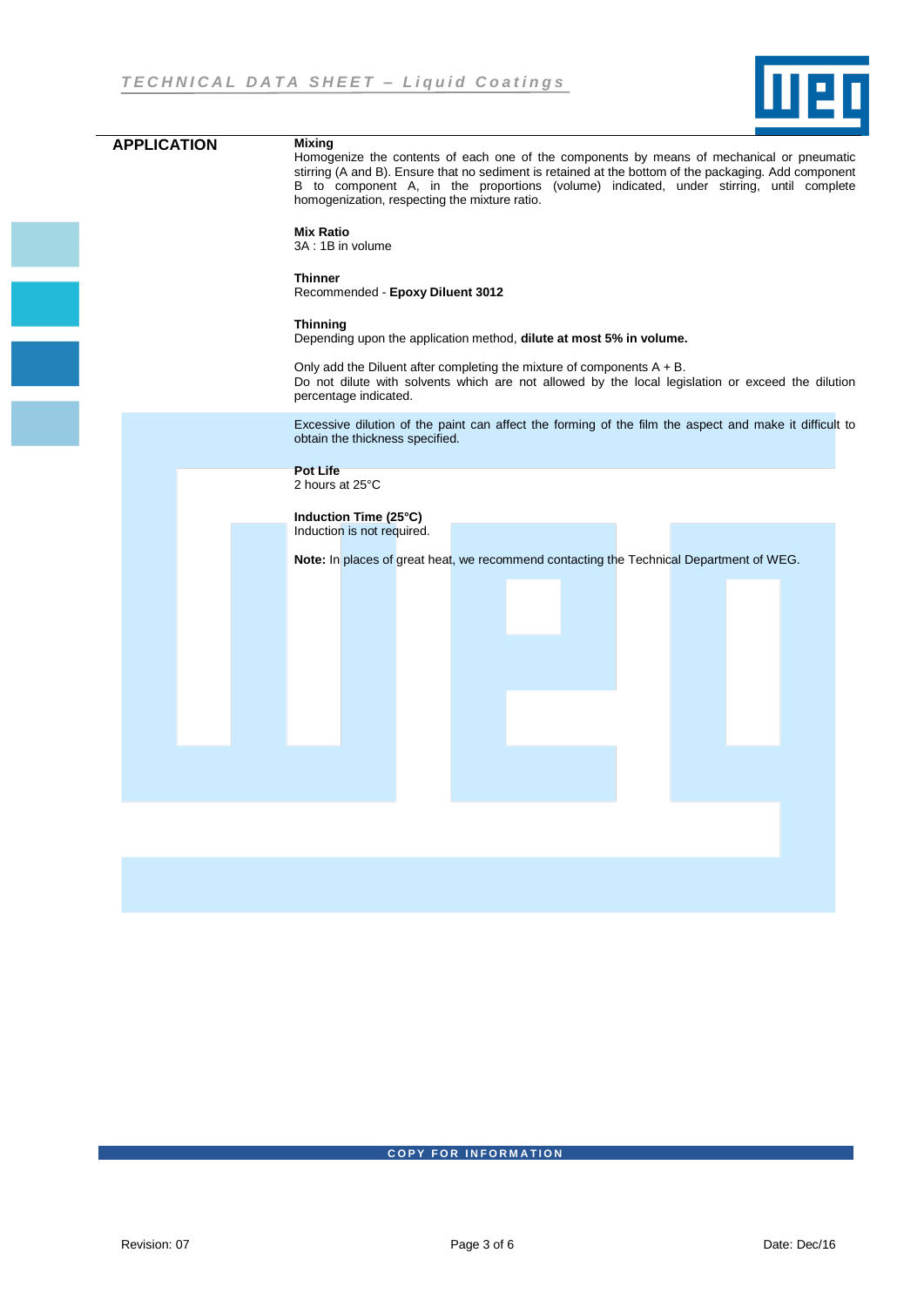

| <b>APPLICATION</b> |  | The data below is a guide, similar equipment being able to be used.                                                                                                                                                                                                                           |
|--------------------|--|-----------------------------------------------------------------------------------------------------------------------------------------------------------------------------------------------------------------------------------------------------------------------------------------------|
| <b>METHODS</b>     |  | Changes in the pressures and sizes of the nozzles may be required to improve the spraying features.                                                                                                                                                                                           |
|                    |  | Before application ensure that the equipment and respective components are clean and in the best<br>condition.                                                                                                                                                                                |
|                    |  | Empty the compressed air line to avoid contamination of the paint.                                                                                                                                                                                                                            |
|                    |  | After mixing the bicomponent products, if stoppages occur in application, and they exceed the useful<br>life of the mixture (where the paint has variance in its fluidity), it can no longer be diluted again for later<br>application.                                                       |
|                    |  | Reinforce all the sharp edges, cracks and weld beads with the wide paintbrush, to avoid premature<br>flaws in these areas. When applying by spraying, make an overlap of 50% of each spray gun<br>application, to avoid having uncovered and unprotected areas, ending with a cross transfer. |
|                    |  | <b>Airless Spray Gun:</b><br>Airless ratio60: 1                                                                                                                                                                                                                                               |
|                    |  | Fluid pressure3500 - 4500 psi                                                                                                                                                                                                                                                                 |
|                    |  | Hose3/8" inside diameter                                                                                                                                                                                                                                                                      |
|                    |  | Tip range0,025" to 0,033 "                                                                                                                                                                                                                                                                    |
|                    |  | FilterMesh 60<br>DilutionMax. 5%                                                                                                                                                                                                                                                              |
|                    |  |                                                                                                                                                                                                                                                                                               |
|                    |  | <b>Conventional Air Spray Gun:</b>                                                                                                                                                                                                                                                            |
|                    |  |                                                                                                                                                                                                                                                                                               |
|                    |  | Fluid tip EX                                                                                                                                                                                                                                                                                  |
|                    |  | Atomization Pressure 60 to 65 psi                                                                                                                                                                                                                                                             |
|                    |  | Tank Pressure10 to 20 psi                                                                                                                                                                                                                                                                     |
|                    |  | DilutionMax. 5%                                                                                                                                                                                                                                                                               |
|                    |  | <b>Wide Paintbrush:</b>                                                                                                                                                                                                                                                                       |
|                    |  | It is only recommended for finishing touches of small areas or "strip coat" (bolts, nuts, weld bead,                                                                                                                                                                                          |
|                    |  | sharp edges and finishing touches).                                                                                                                                                                                                                                                           |
|                    |  | <b>Roller:</b>                                                                                                                                                                                                                                                                                |
|                    |  | It is only recommended for finishing touches of small areas. Use sheep wool or synthetic wool rollers<br>for epoxy paint. The finishing aspect shall be controlled in the application.                                                                                                        |
|                    |  | Note: For application by wide paintbrush or roller, it may be necessary to apply in two or more                                                                                                                                                                                               |
|                    |  | strokes to obtain a uniform layer and in accordance with the film thickness recommended per<br>coat.                                                                                                                                                                                          |
|                    |  | Equipment Cleaning: Use Epoxy Diluent 3005.                                                                                                                                                                                                                                                   |
|                    |  | Once the packagings of the paint components (A and B) are mixed, the contained with the mixture in it<br>shall not return to being closed and, in cases of prolonged work interruptions, it is advisable to restart<br>it with units mixed recently.                                          |
|                    |  | Clean all the equipment with Epoxy Diluent 3005 immediately after use.                                                                                                                                                                                                                        |
|                    |  | We add that it is a good work practice to wash the spraying equipment periodically during the day.<br>The cleaning frequency will depend upon the quantity sprayed, the temperature and the time elapsed,                                                                                     |
|                    |  | including all the delays.                                                                                                                                                                                                                                                                     |
|                    |  | All the excess materials and empty packaging must be discarded in accordance with the appropriate<br>regional regulations/legislation.                                                                                                                                                        |
|                    |  | Note: Do not let the catalyzed product remain in contact with the hoses, spray guns and equipment<br>used in the spraying, as for temperatures above those described in the pot life table, the paint will<br>have variance in its fluidity and will harden making cleaning difficult.        |
|                    |  | Wash all the equipment used completely.                                                                                                                                                                                                                                                       |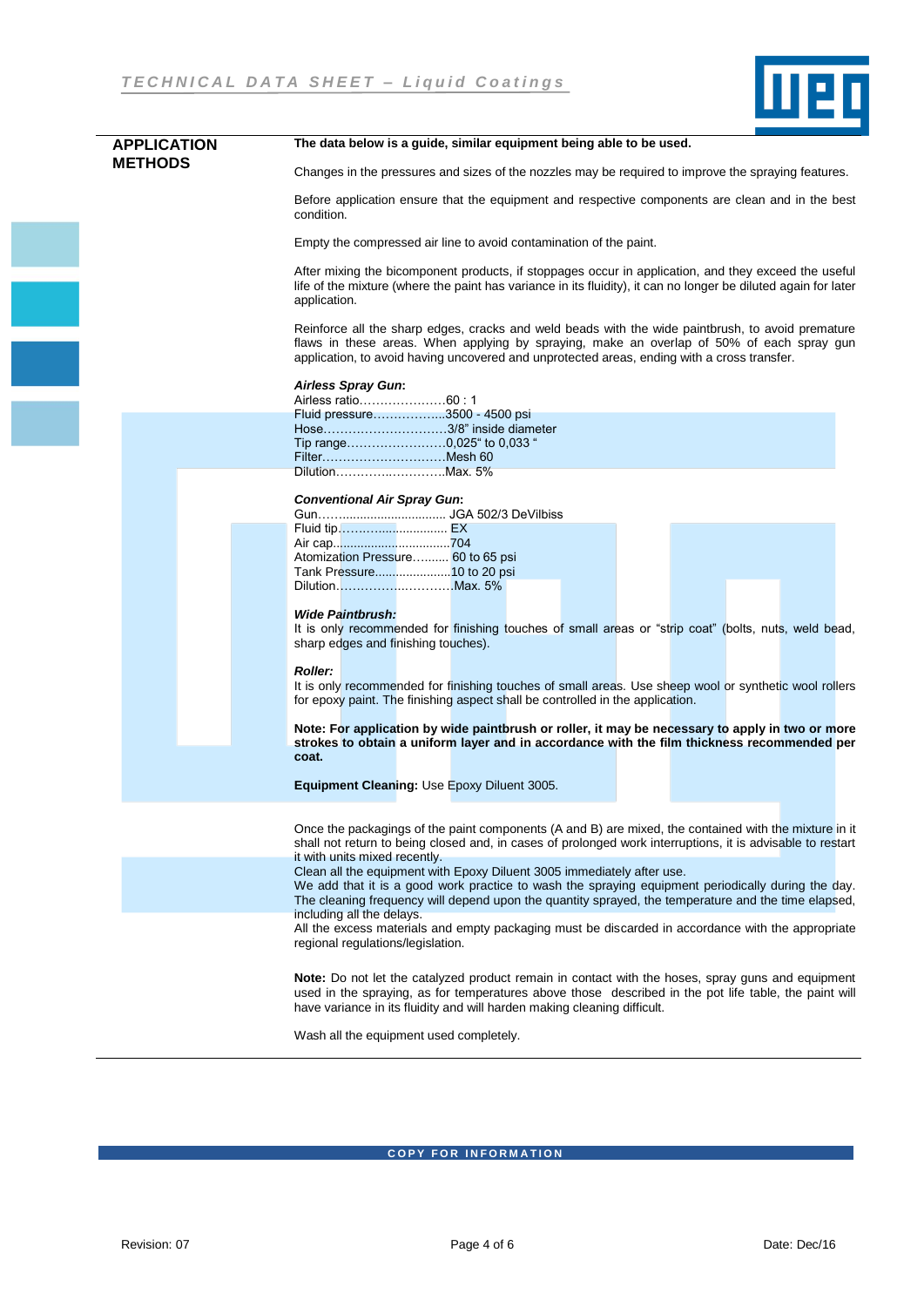

| <b>APPLICATION</b>                                              | For a better performance of this product, please follow the orientations below:                                                                                                                                                                                                                                                                                                                                                                                                                 |
|-----------------------------------------------------------------|-------------------------------------------------------------------------------------------------------------------------------------------------------------------------------------------------------------------------------------------------------------------------------------------------------------------------------------------------------------------------------------------------------------------------------------------------------------------------------------------------|
| <b>PERFORMANCE</b>                                              | If brush or roller is used, it may be necessary more than one coating to achieve the<br>recommended dry film thickness.                                                                                                                                                                                                                                                                                                                                                                         |
|                                                                 | We recommend a surface preparation to grade Sa 2 <sup>1</sup> / <sub>2</sub> or SSPC SP10. Visual standard ISO 8501-1.                                                                                                                                                                                                                                                                                                                                                                          |
|                                                                 | If application occurs in maritime areas, it is recommended to wash the coated surfaces with freshwater<br>between each coating, to remove all loose powdery deposits and soluble salts.                                                                                                                                                                                                                                                                                                         |
|                                                                 | The product must not be applied if working pot life is exceeded.                                                                                                                                                                                                                                                                                                                                                                                                                                |
|                                                                 | Surface temperature must always be a minimum of 3°C above dew point. Do not apply if temperature<br>is below 0°C.                                                                                                                                                                                                                                                                                                                                                                               |
|                                                                 | There may occur small variances of color, aspect and gloss of the parts applied in periods of high<br>relative air humidity, rainy days, in places with low temperatures or in situations in which the parts are<br>applied and placed to dry in external environments.                                                                                                                                                                                                                         |
|                                                                 | It shall not be applied in adverse conditions, as relative air humidity (RH) above 85% or condensed<br>surfaces, as the gloss and color may undergo small alterations.                                                                                                                                                                                                                                                                                                                          |
|                                                                 | The temperature of the substratum and climatic and environmental conditions may interfere in the<br>drying time of the product.                                                                                                                                                                                                                                                                                                                                                                 |
|                                                                 | Epoxy systems can have a greater cure time when exposed to low temperatures. For cure at<br>temperatures below 10°C, contact the Technical Department of WEG (WEG).                                                                                                                                                                                                                                                                                                                             |
|                                                                 | For a better application performance, both components must be between 21-27°C before mixing and<br>painting.                                                                                                                                                                                                                                                                                                                                                                                    |
|                                                                 | The epoxy-based products are known for exhibiting excellent anticorrosive properties and low<br>resistance to solar rays. In situations of exposure of the applied film to weather action, it will show a<br>loss of gloss known as calcination and, as a consequence, changing its tonality. The film is not<br>impaired as to its anticorrosive protection.<br>We remind you that even after undergoing this calcination, the film is not impaired regarding its<br>anticorrosive protection. |
|                                                                 | In just-painted surfaces with direct contact with water during the process of cure, it may occur located<br>staining with color change (more visible in dark colors), retard of cure and commitment in the<br>development of the product.                                                                                                                                                                                                                                                       |
|                                                                 | The information about repainting is provided as an orientation and is subjected to regional variations,<br>depending on the local climate conditions. For specific situations, consult WEG.                                                                                                                                                                                                                                                                                                     |
|                                                                 | In painting varying the application method of paints in the same work, it may occur differences in gloss<br>and final aspect of the painted pieces.                                                                                                                                                                                                                                                                                                                                             |
|                                                                 | For further information contact the Technical Department of WEG (tintas@weg.net)                                                                                                                                                                                                                                                                                                                                                                                                                |
| <b>SYSTEM</b><br><b>COMPATIBILITY AND</b><br><b>MAINTENANCE</b> | The repainting interval of the primer for applying the finishing shall be respected. If the maximum<br>interval indicated is exceeded, it is necessary to proceed with manual/mechanical sanding using<br>sandpaper to break the gloss. The primer surface shall be dry and free of contaminants.                                                                                                                                                                                               |
| <b>RECOATING</b>                                                | For further information contact the Technical Department of WEG (tintas@weg.net).                                                                                                                                                                                                                                                                                                                                                                                                               |